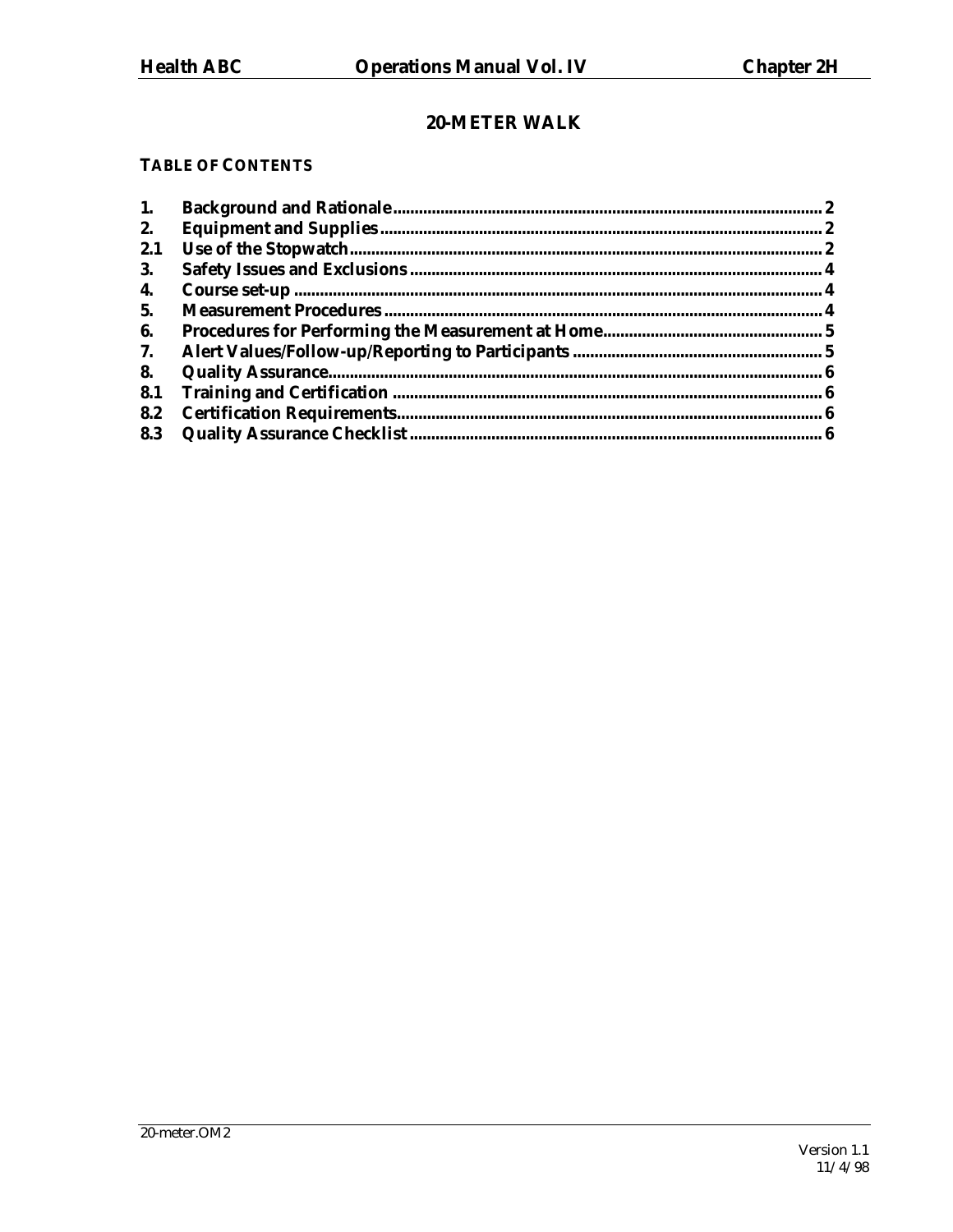### **20-METER WALK**

#### <span id="page-1-0"></span>**1. Background and Rationale**

Direct assessments of physical performance have become standard measurements in epidemiological studies in the elderly. These assessments generally tap multiple domains of physiological performance, including lower extremity strength, balance, coordination, and flexibility. The assessment techniques used in Health ABC have been derived from several previous studies, are reliable when performed in a standardized fashion, and are well tolerated by elderly participants. This is a modification of the short walk test used in many epidemiological and clinical studies. The test is divided into two parts.

- the time to walk 20 meters at the participant's usual pace along with the number of steps, and
- the time to walk 20 meters as fast as the participant can, along with the number of steps

The 20-meter walk tests will be conducted in the following order: usual pace; then quick pace.

### **2. Equipment and Supplies**

- Two fluorescent orange traffic cones
- White cloth tape
- Digital stop-watch

# **2.1 Use of the Stopwatch**



The stopwatch will be used to measure the time it takes to complete a task from the beginning of the activity until the conclusion. Press the middle (mode) button to make sure you are in stopwatch mode. The display should read **0:0000**. To time the task, just press the right-hand button (labeled STA/STP) at the top of the stopwatch to begin, and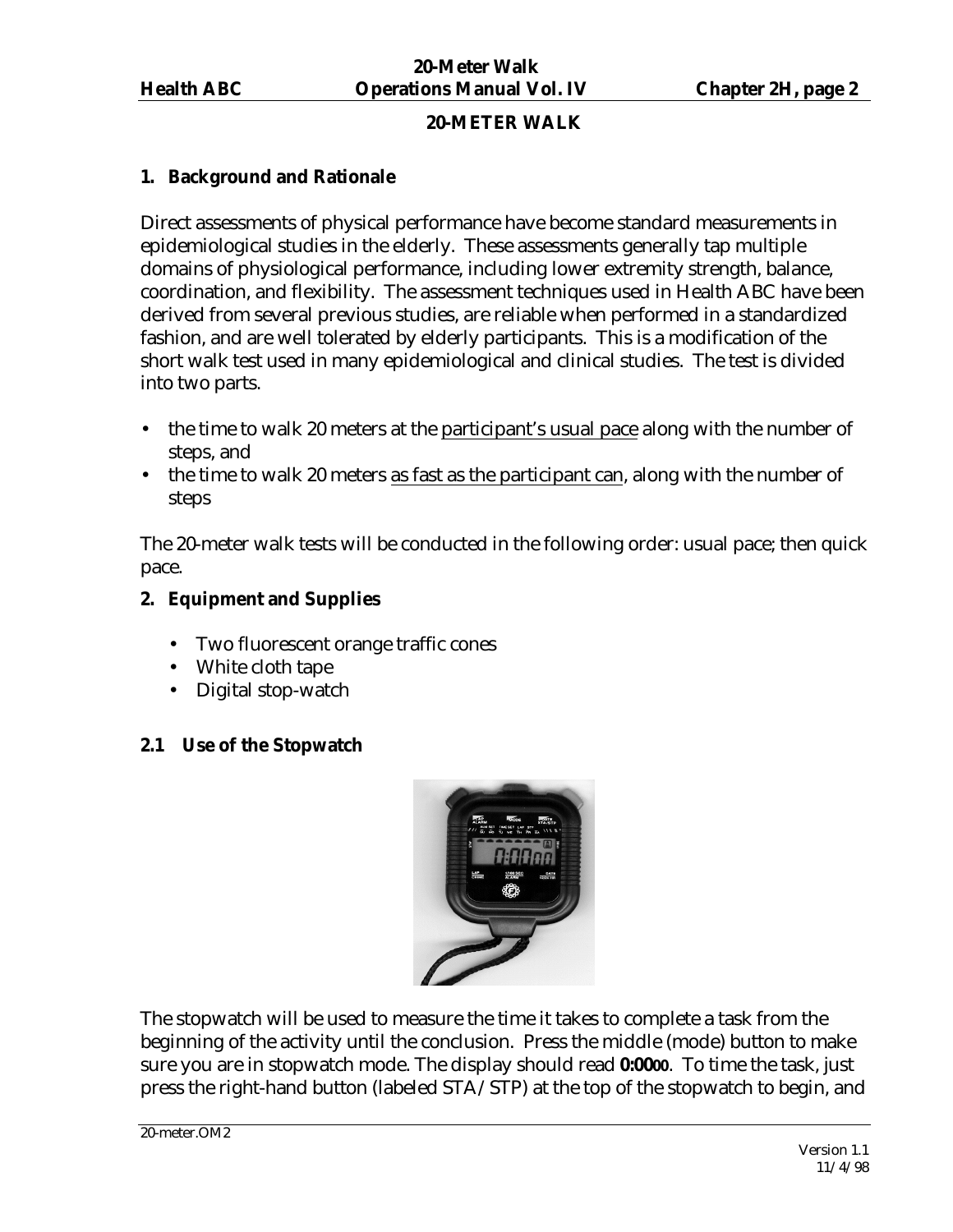press again when the task is completed. The time is digitally displayed on the stopwatch. To get the display to read **0:0000** again, press the left (lap) button.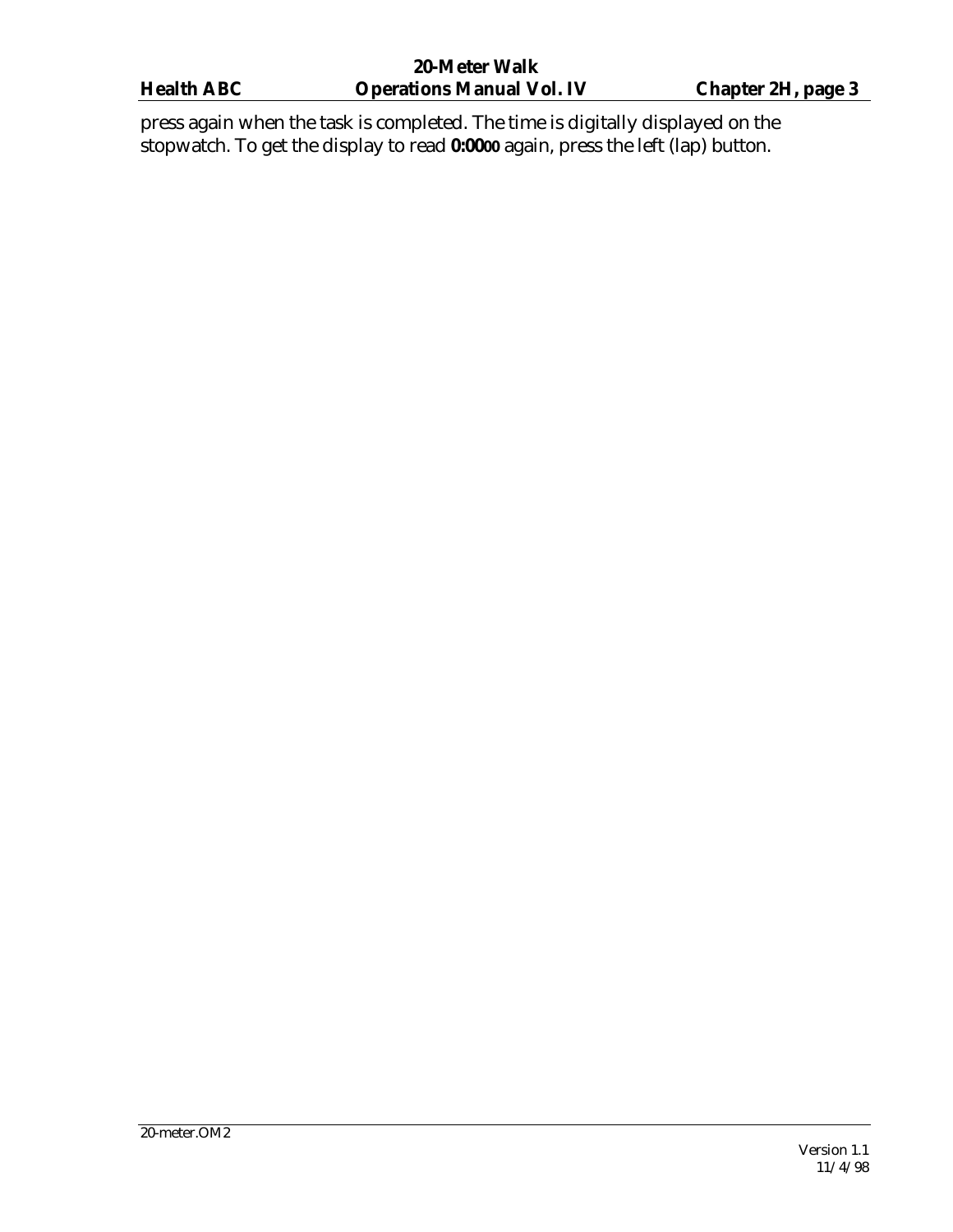#### **COURSE ILLUSTRATION**

<span id="page-3-0"></span>

# **3. Safety Issues and Exclusions**

There are no exclusions for the 20-meter walk.

# **4. Course set-up**

For consistency between centers, the walking course length will be 20 meters and should be laid out in an unobstructed, dedicated corridor. Fluorescent orange traffic cones should be used to indicate the beginning and end of the 20-meter length. Measuring from the center of each cone, place the cones 20 meters apart. Place a 1/2 meter length of white cloth tape across the floor to the left of one of the cones to mark the start of the course. Participants are to walk in the clockwise direction**. If the Long Distance Corridor Walk course is used (See Chapter 2I, page 6), move the first cone back to the start line.** 

# **5. Measurement Procedures**

a) Describe the 20-meter walk and demonstrate how to walk past the cone, using the cone at the start.

Script: "This is a two part walking test. The first part tests your usual walking speed. When you go past the orange cone, I want you to stop.

"Now, wait until I say 'GO.' For the first part of this test, I want you to walk at your usual walking pace. Any questions?"

b) To start the test, say,

Script: "Ready, Go."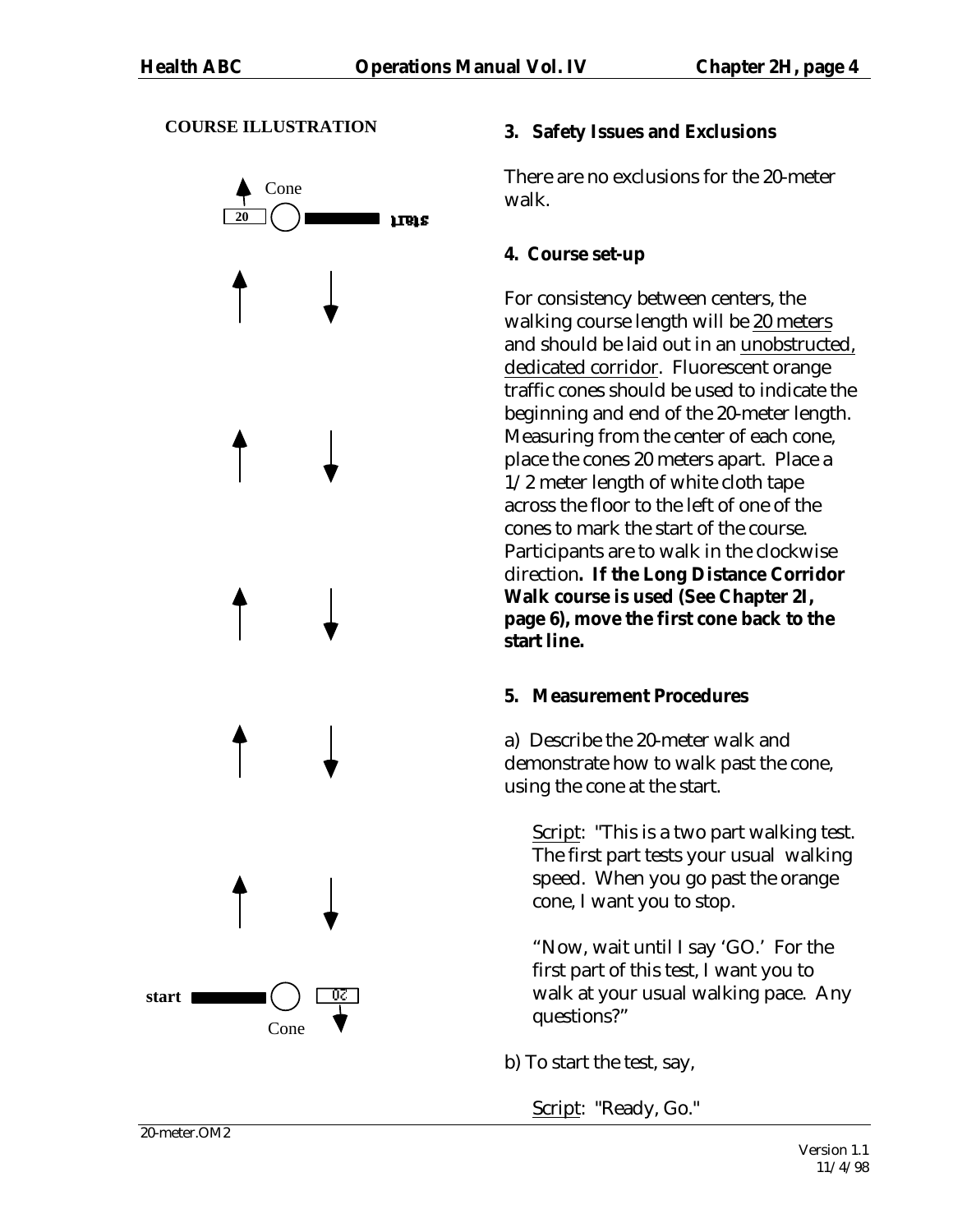<span id="page-4-0"></span>c) Begin timing and counting participant's steps until their first footfall over the finishing line at 20 meters. You will need to walk a few steps behind the participant. Start timing with the first footfall over the starting line (participant's foot touches the floor on the first step).

1. When the participant reaches the 20-meter mark, push the right/hand STA/STP button on the stop watch, and record the number of steps taken on the form (in field labeled "Usual pace 20 meters"). (You will need to carry the form on a clipboard.)

2. Record the time it took to do the first 20-meter test on the 20-meter Walk Data Collection Form in the Year 2 Clinic Visit Workbook. Reset the stop watch and have the participant repeat the 20-meter walk by walking back to the 40 meter tape line. The participant is instructed to walk as fast as they can for the second portion of the test.

Script: "OK, fine. Now turn around and when I say go, walk back the other way as fast as you can. Ready, Go."

3. When the participant reaches the 40-meter mark, push the right/hand STA/STP button on the stop watch, and record the number of steps taken on the form (in field labeled "Fast pace 20 meters").

4. Record the time it took to do the second (fast-pace) 20-meter test on the 20-meter Walk Data Collection Form in the Year 2 Clinic Visit Workbook.

5. Record whether or not the participant was using a walking aid, such as a cane on the 20-meter Walk Data Collection Form.

# **6. Procedures for Performing the Measurement at Home**

Not applicable.

# **7. Alert Values/Follow-up/Reporting to Participants**

These test results have no alert values and are not reported to the participant or physician.